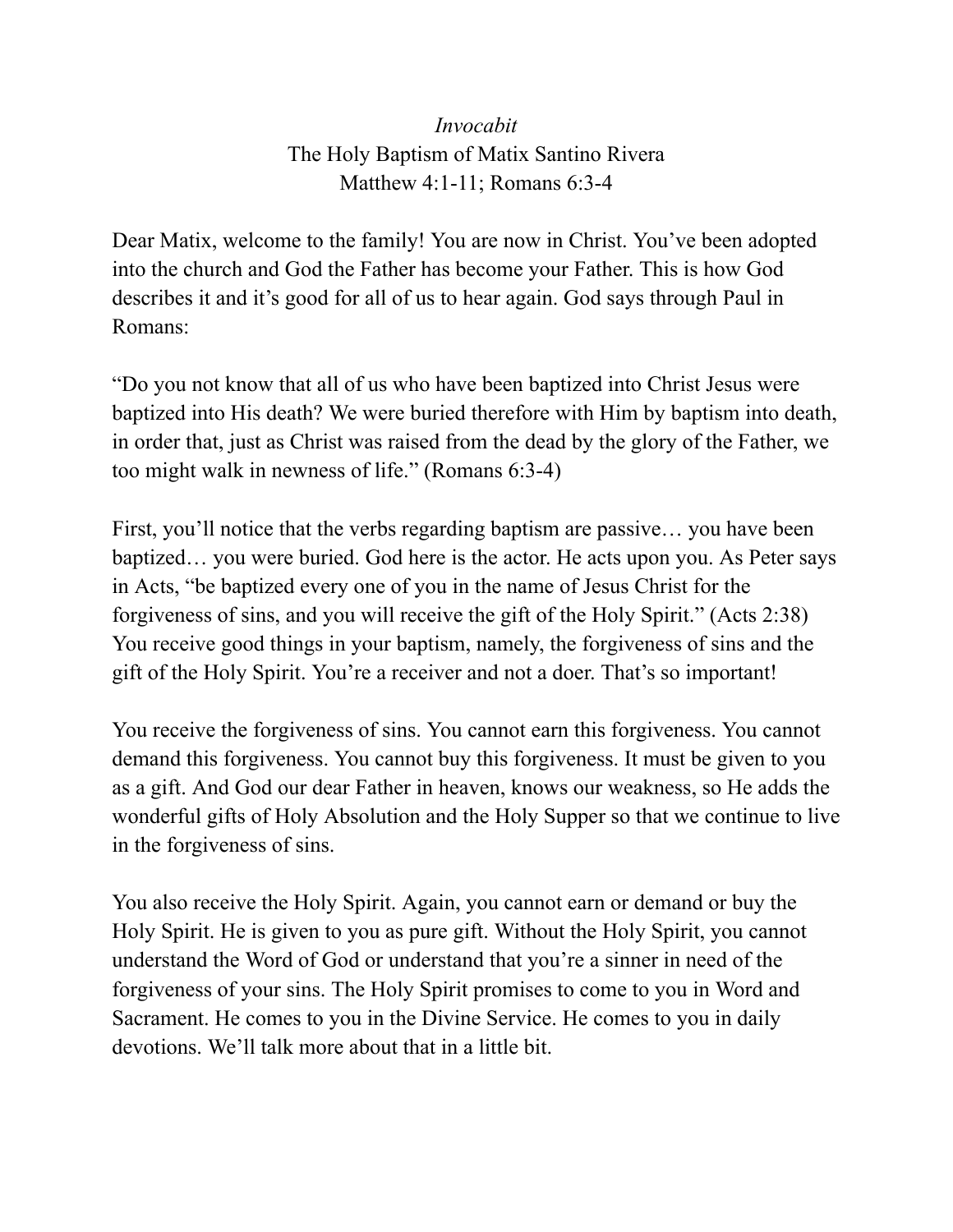Today's Gospel reading is a great reading for the occasion of a baptism. The temptation of Jesus happens right after He is baptized. Temptation happens to all of us and especially after the occasion of our baptism. The devil, the world, and our old Adam, or sinful self, tempt us into sin. Unbelievers are tempted by the world and their flesh, but the devil doesn't really care about them. Once you're baptized, however, you gain a powerful enemy in the devil. And he's a lot older and smarter than you are. The devil will tempt you the same way he tempts our Lord Jesus.

Two of the temptations start with "if you are the Son of God." The devil wants Jesus to doubt His identity. As soon as Jesus comes out of the waters of baptism, everyone at the baptism hears His Father speak these words: "This is my beloved Son, with whom I am well pleased." (Matthew 3:17) God the Father publically claims that Jesus is His beloved Son and that He is pleased with Him. The devil immediately attacks Jesus' identity. He wants Jesus to doubt who He is so that Jesus doesn't complete the work He came to do. Jesus came to live, suffer, and die in our place as the unblemished Lamb of God, God Himself; in our place, so that we might be free from the tyranny of sin, death, and the devil.

Jesus delivers this work to you in your baptism where he makes you His brother or sister and God the Father your Father. As soon as you are baptized the devil wants you to doubt who you are in Christ, so that you reject your baptism. You see, before Baptism, you have no free will. Your will is curved in upon itself and bent on destruction. Once you receive the gift of Baptism, your will is beginning to be restored. Beginning only! Now you have the temptation to reject your identity in Christ. St. Paul warns us in his first letter to St. Timothy:

"Not the [Holy] Spirit expressly says that in later times some will depart from the faith by devoting themselves to deceitful spirits and teachings of demons, through the insincerity of liars whose consciences are seared." (1 Timothy 4:1-2)

It's no surprise that Jesus uses agricultural references when talking about your faith in Him. It's like a little seed planted in the ground that must be watered, nurtured, and kept free from weeds to truly grow and prosper. Your Faith which you received in your Baptism must be watered with the Word of God, nurtured in both the family and the church, and keep free from the weeds of false teaching.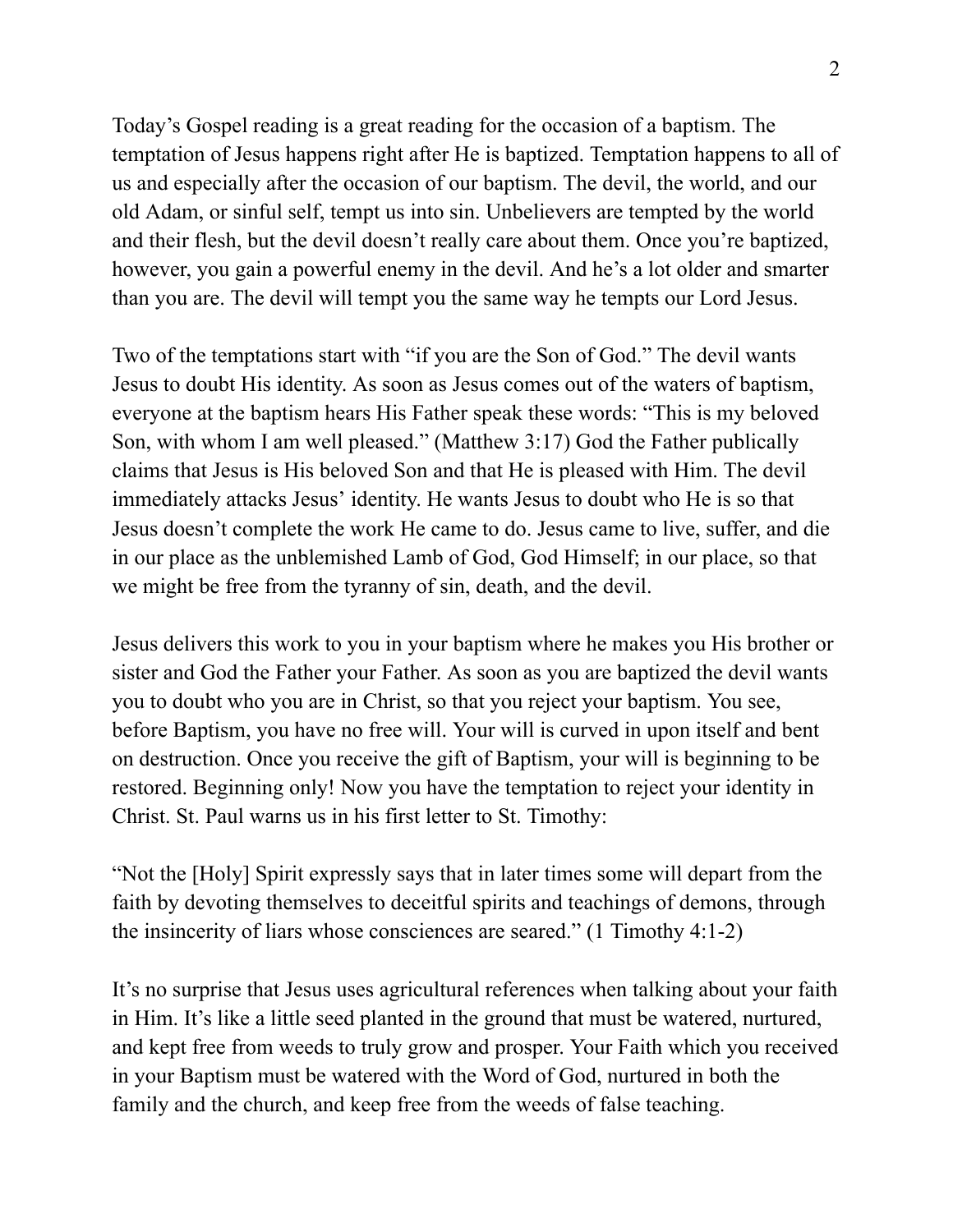This is why church is so important. If you stay away from church where the Word of God is taught purely and the Sacraments are administered rightly, your Faith will begin to wither and die. If your family doesn't daily engage in the Word of God, you are also in danger of having your Faith wither and die.

You noticed, I'm sure, that Jesus' defense against the temptations of Satan is the Word of God. The Word of God is your weapon against the temptations of the devil, the world, and your flesh. That's why God admonishes us in Deuteronomy to always have His Word in our minds, lips, and heart. God says:

"These Words that I command you today shall be on your heart. YOu shall teach them diligently to your children, and shall talk of them when you sit in your house, and when you walk by the way, and when you lie down, and when you rise." (Deuteronomy 6:6-7)

I encourage you, Marciano and Tiffany, to take this admonition from our Lord seriously. I also encourage all of us to take this admonition from the Lord seriously. Now, I know it's hard when you're a young family to devote time to the Word of God. I encourage you to start small. First, have dinner, or another meal, together around the dinner table daily. This is just plain good advice for all of us! Second, devote a small portion of time before or after you eat to prayer and the Word of God. Since your kids are small, I would recommend a good children's Bible so that your kids learn the true stories of the Bible. As they get older, you can switch to using a regular Bible. Read a paragraph or a chapter together around the dinner table together. Take up reciting a portion of the catechism and discussing it. Again, start small. Maybe in the beginning you only take five minutes. And that's good advice for all of us. Also, take your children to church frequently. I guarantee you that if you don't do something like this, your Faith won't be important to your children because you show that it's not really important to you. That's a good reminder for all of us. And if you've failed to take your faith seriously so that your adult children no longer go to church, repent and start out small!

Sometimes, we get zealous and decide to take on everything at once. I may be inclined to this particular problem myself! If you've done this like I have, you know firsthand that you run out of steam at some point.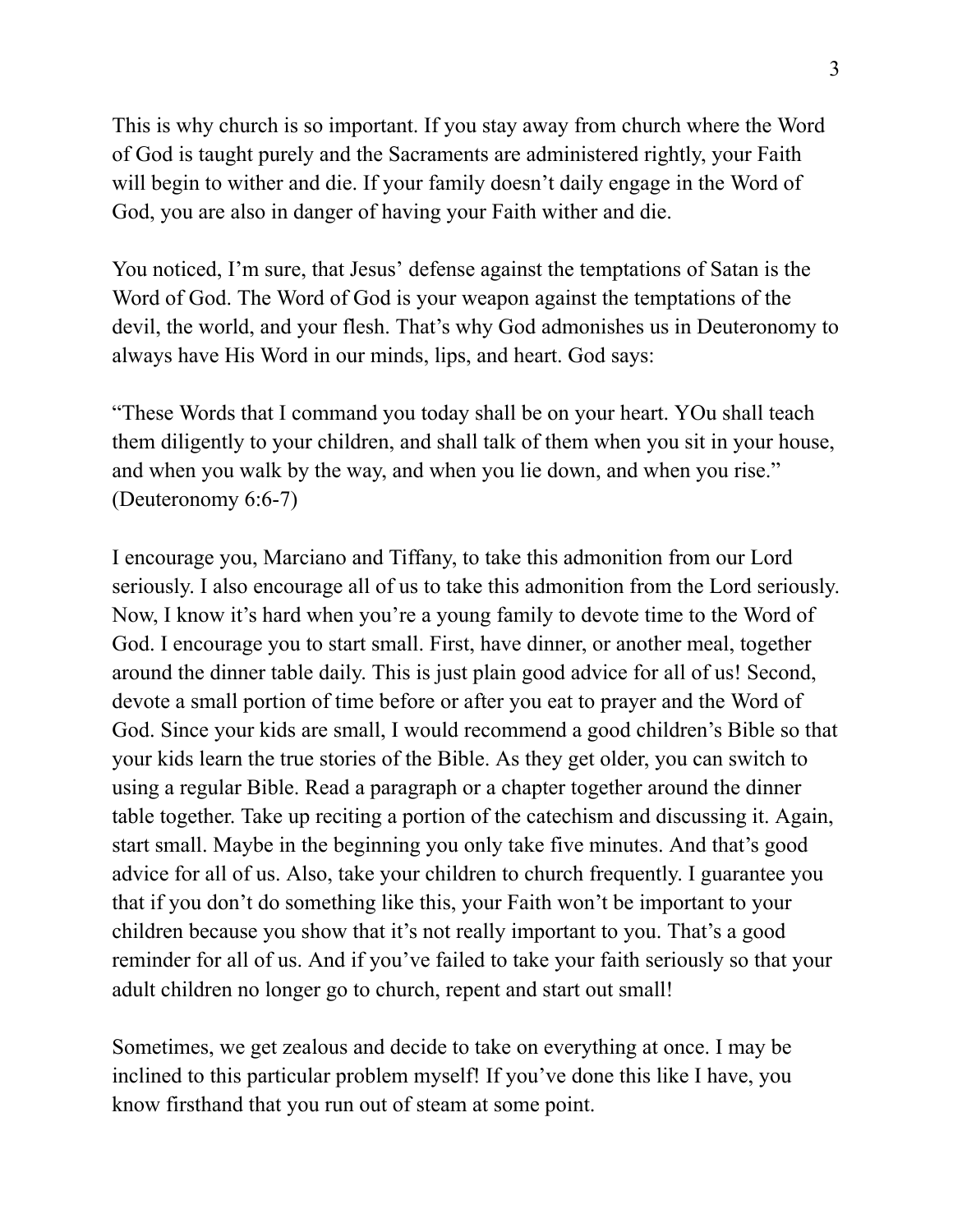There's a reason there's a lot fewer people at the gym today than in January! The important thing in dieting or fitness for either the body or the mind is consistency. The only way that consistency happens is by starting out small. I can guarantee you that no matter how small you start, if you stay consistent, you will see fruit! Whenever you engage with the Word of God, the Holy Spirit is there working on you. And that will bear fruit over time!

I hope you also noticed that the devil also used the Word of God when tempting Jesus. So there must be a right use and a wrong use of the Word of God. This is another reason why the church is so important. Since the beginning of the church, and of time, really, the people of God have been dealing with the temptations and deceptions of the devil. The Nicene creed we recite every week is a Christian confession of the truth, or a right use of the Word of God, against heretics who abused that Word. Our Confessions in our Book of Concord, which includes the Nicene Creed, by the way, are a Christian confession of the truth against errors and deceptions of the devil.

This highlights the importance of having trained pastors and experienced elderly at church. Pastors are trained to rightly divide the Word of truth so that we give you what you need for the forgiveness of sins and training in righteousness. Mature Christians are needed in the church so that we can all learn what a righteous Christian life looks like. God uses pastors to proclaim God's Word, teach, and administer the Sacraments to God's people. God uses mature Christians in His church to safeguard the church and to steer it away from error. May God continue to bless His church with faithful pastors and faithful mature Christians. That's the only way we'll survive the temptations of the devil, the world, and our flesh. Listen to our catechism

## *What is the Sixth Petition?* And lead us not into temptation.

*What does this mean?* God tempts no one. We pray in this petition that God would guard and keep us so that the devil, the world, and our sinful nature may not deceive us or mislead us into false belief, despair, and other great shame and vice. Although we are attacked by these things, we pray that we may finally overcome them and win the victory.